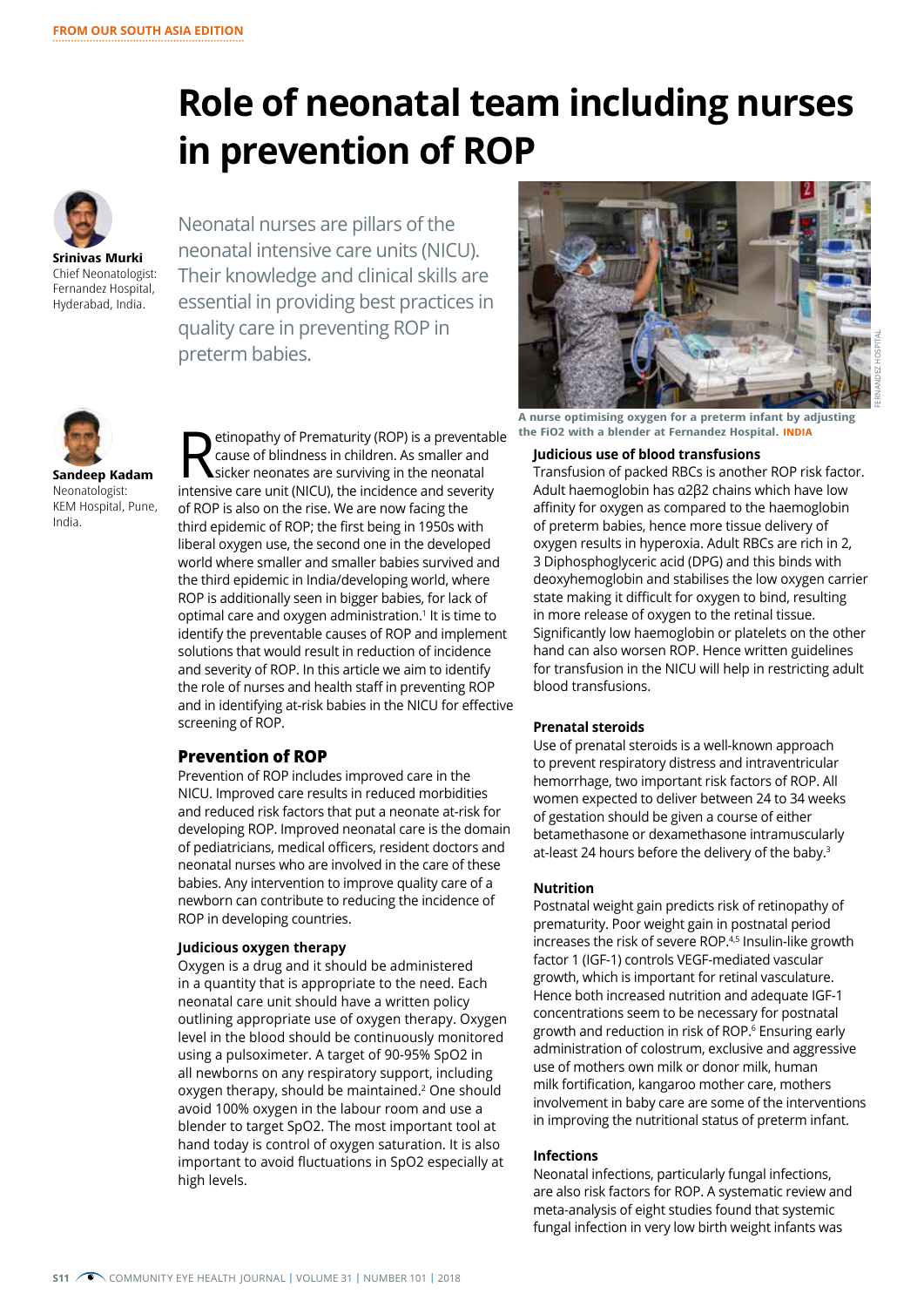significantly associated with ROP and severe ROP.<sup>7</sup> Neonatal bacteremia is associated with severe retinopathy of prematurity in extremely low gestational age neonates. The increased risk associated with infection might be partly due to systemic inflammation, which could act synergistically with hyperoxia. Chorioamnionitis is often associated with higher levels of circulating proinflammatory cytokines which could act with postnatal infections resulting in higher cytokines and later development of ROP. Some of the Do's and Don'ts in prevention of neonatal infections are described in Table 1.

To summarise, prevention of ROP by reducing risk factors that disrupt normal retinal vascularisation is likely to be more effective than late treatment of neovascularisation. This is not only with respect to vision, but also with other co-morbidities of a premature birth. Careful control of oxygen saturation, normalisation of serum IGF-1 concentrations, provision of adequate nutrition, curbing the negative effects of infection and inflammation, judicious use of oxygen in delivery room and the NICU, and a reduction in blood transfusion in the NICU could promote adequate postnatal growth and improve neural and vascular development of the retina. Nurses in the NICU are the backbone of all NICUs across the world. All the nurses should promote quality care and developmentally supportive care in the NICU.

#### **Secondary prevention of ROP: early case detection and treatment**

The unit should have protocols that cover all steps of screening and management of ROP.

- **•** The simplest method to ensure that all eligible infants are examined at an appropriate time is to identify them when they are first admitted to the NICU. A nurse can help by entering details into a book or electronic database, noting the date of the first examination and subsequent examinations. This helps in ensuring no baby is missed for ROP screening.
- **•** Deciding when examinations are complete and organising timely treatment and long-term follow-up also remains a challenge. Nurses can help in establishing clear communication between neonatologists, resident doctors and ophthalmologist in the NICUs and, importantly, with parents.
- **•** ROP prevention is a team responsibility, and parents must be seen as equal partners in that team. Good communication is at the heart of the relationship between the baby's present medical caregivers and the parents, the future caregivers. Nursing staff inevitably spend the maximum time talking to parents. They are often the most trusted members of the team, so their input into written material and how it is presented is vital.
- **•** Good awareness of communication problems, clear-cut organisational responsibilities and most importantly, working closely with parents as equal partners should prevent most of the difficulties in ROP screening.

## **Nurses role in prevention can be summarised in the following manner**

#### **Specialist knowledge in clinical management**

Nurses should be aware of all the risk factors known to be associated with ROP. They should form the core team in implementing good practices such as target oxygen saturation, encouraging breastfeeding, hand hygiene and asepsis to reduce infections, and support for nutrition to achieve good weight gain. These would help in reducing ROP in the unit.

#### **Clinical advocacy**

Nurses are primary care givers in a neonatal ICU. They can also advocate for providing best practices in the NICU. Some of these include kangaroo care, thermal care, infection prevention and breastfeeding. Advocating for the adjustment of environmental factors (minimal handling, noise and light) and developmental care are core components of nursing. That will maximise the chances of healthier developmental outcomes in extremely preterm newborns, including vision, hearing and cognitive function.

#### **Leadership and mentoring**

For sustainable change, leadership from within the nursing profession for policies on educational opportunities and competency-based training programmes is needed. Experienced nurses can coach the young nurses to improve quality care in the NICU.



FERNANDEZ HOSPITAL

**A nurse helping a new mother providing kangaroo mother care. INDIA**

#### **Counseling**

Nurses are key personnel who counsel parents regarding breast milk and kangaroo care. They provide emotional support and motivate parents in developmental care, adherence to ROP screening and follow-up. Using innovative strategies such as ROP appointment and follow up cards for parents or using mobile applications can ensure timely management of ROP.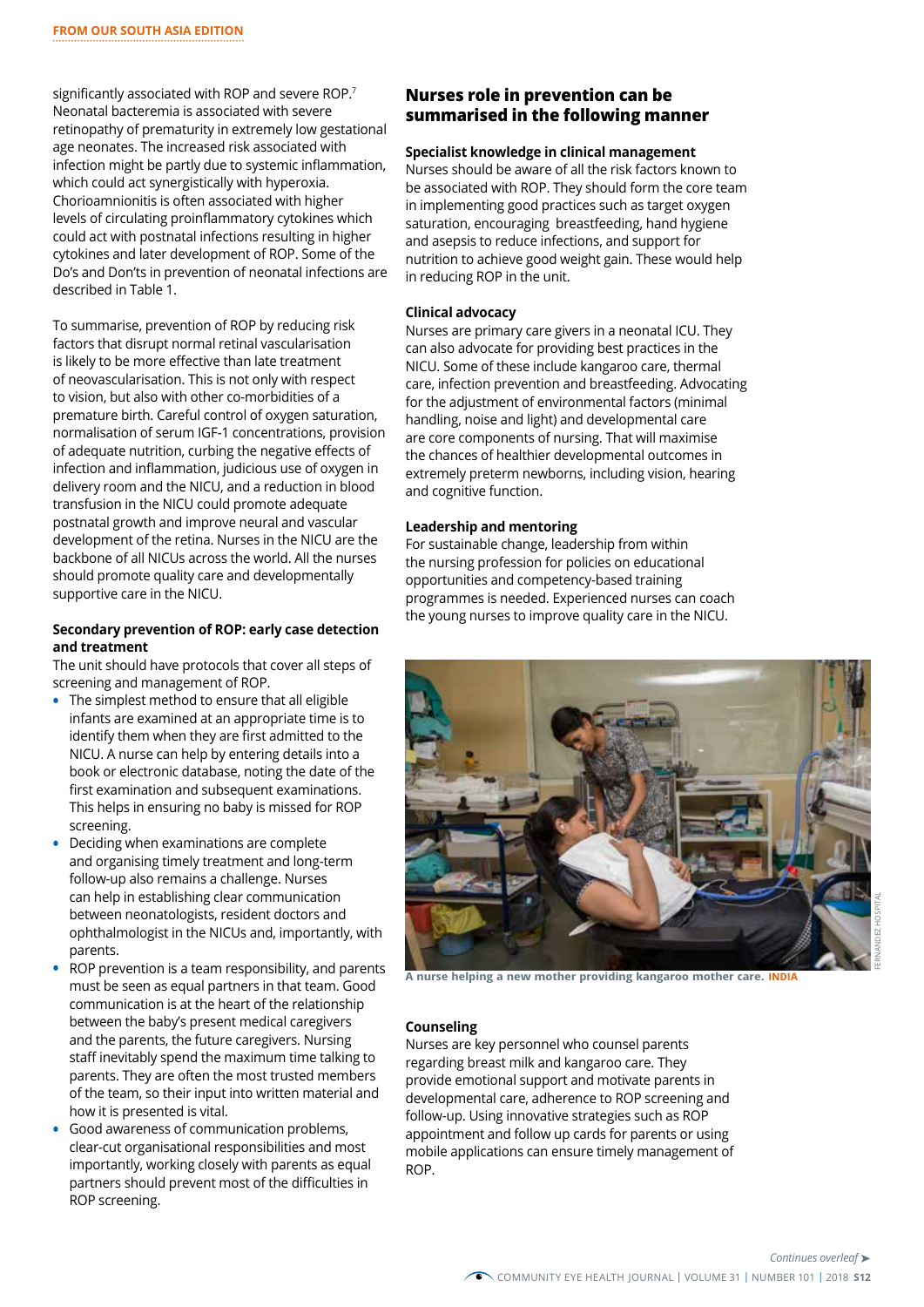## **ROP in images: before and after screening**



*Blindness*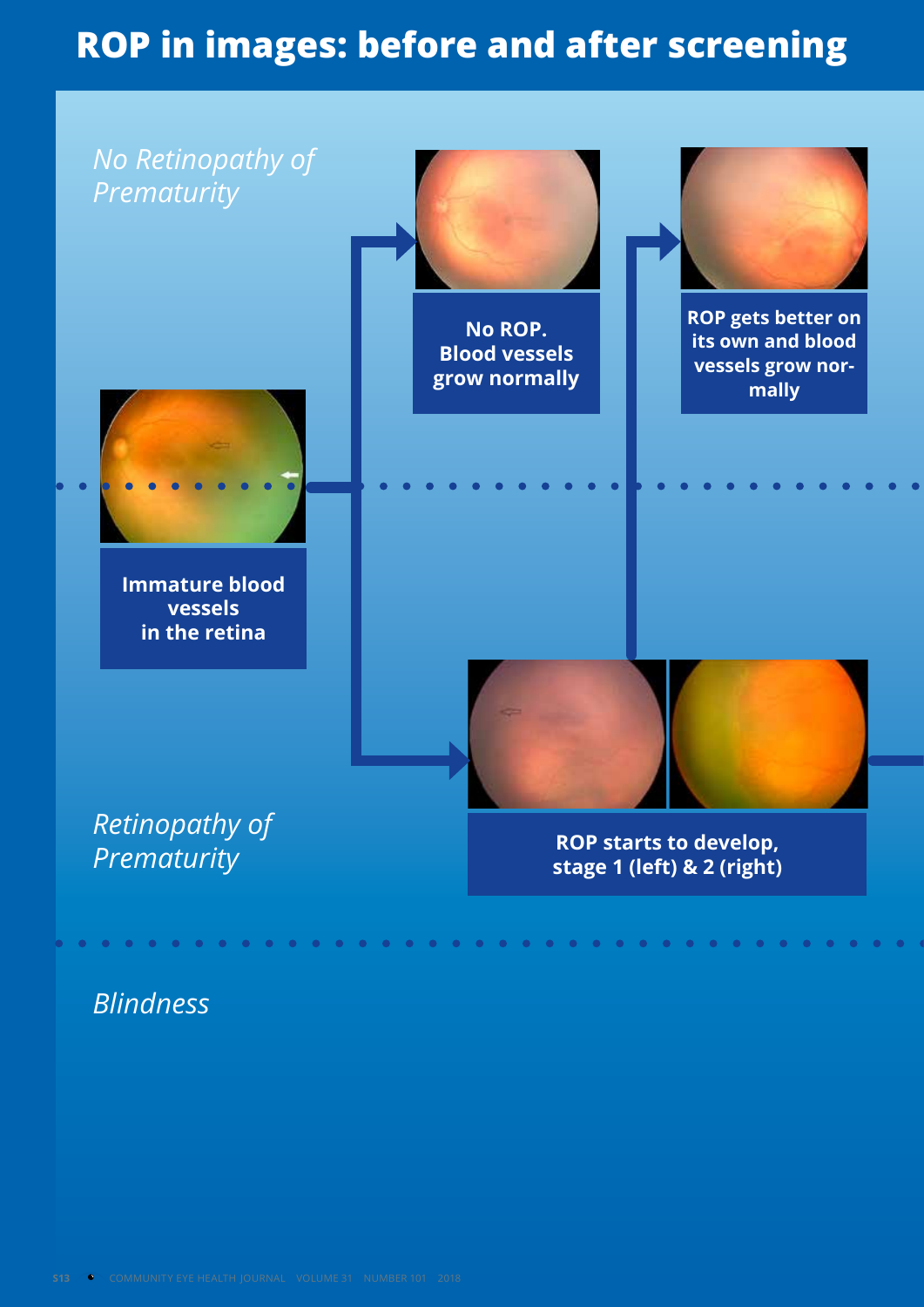



**Tapas Padhi** Consultant: Retina Vitreous Services, Shri Mithu Tulsi Chanrai Campus, LVPEI, Bhubaneswar, India



**Post Laser ROP gets better. Sight is saved.**



**ROP progresses to stage 3**



**Sight threatening ROP develops**

 $\begin{array}{ccccccccccccc} \bullet & \bullet & \bullet & \bullet & \bullet \end{array}$ 

 $\begin{array}{ccc} \bullet & \bullet & \bullet \end{array}$ 

**Treatment by an experienced opthalmologist**

 $\bullet$ 

**COMMENT** 

. . . . . . . . . . . . . . . .



**Without treatment, ROP can progress to blindness**